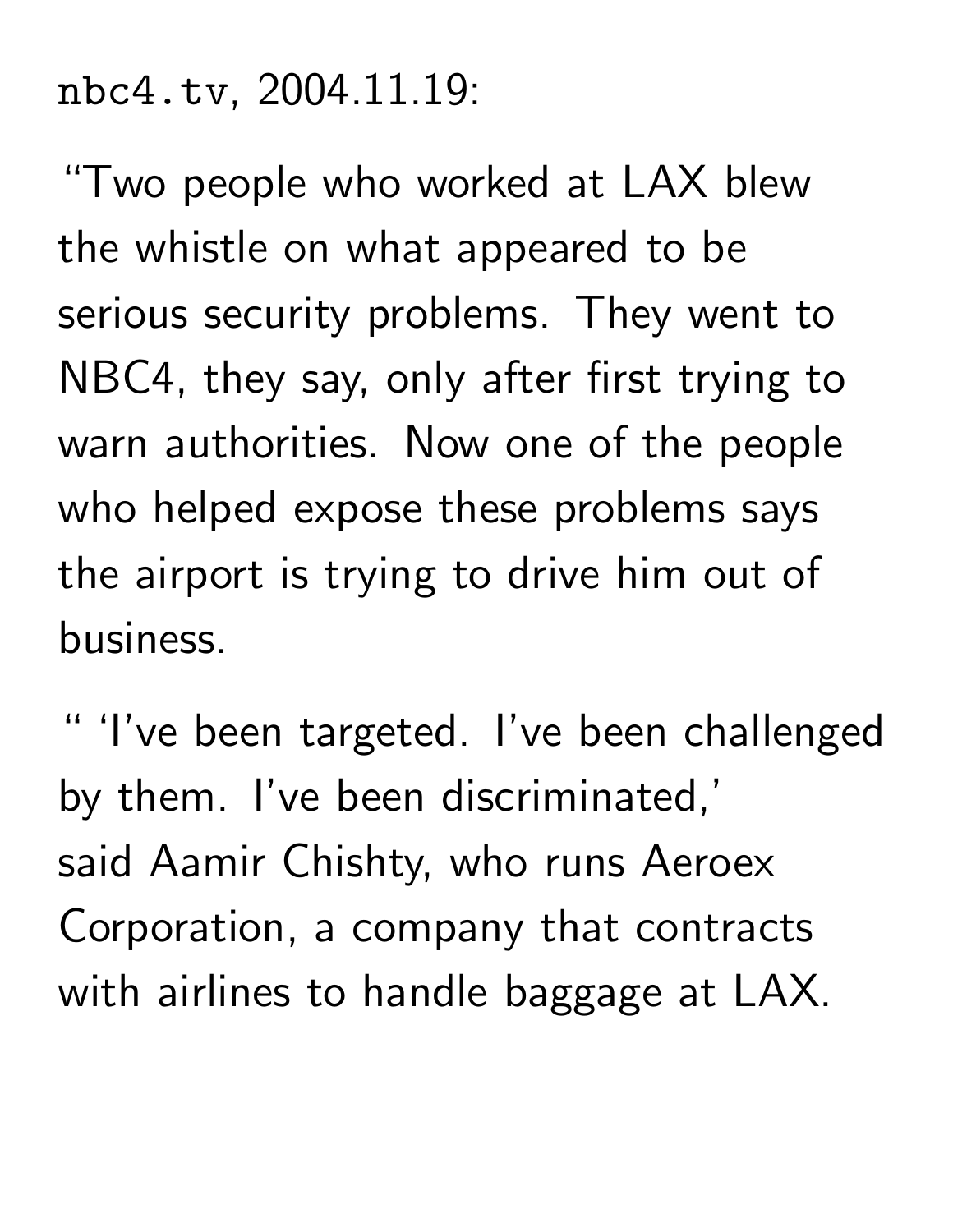"In NBC4's first report Chishty said there were private companies handling baggage at LAX without the proper permits and security badges and accessing doors marked restricted even though signs say 'ID badge required.'

"So NBC4 sent a producer undercover to the Tom Bradley International terminal to investigate. He was able to walk in and out of doors marked restricted and gain access behind ticket counters to conveyor belts with screened luggage. He also got into the back areas where he found most bags sitting unguarded—leaving it possible for someone to plant something in a bag.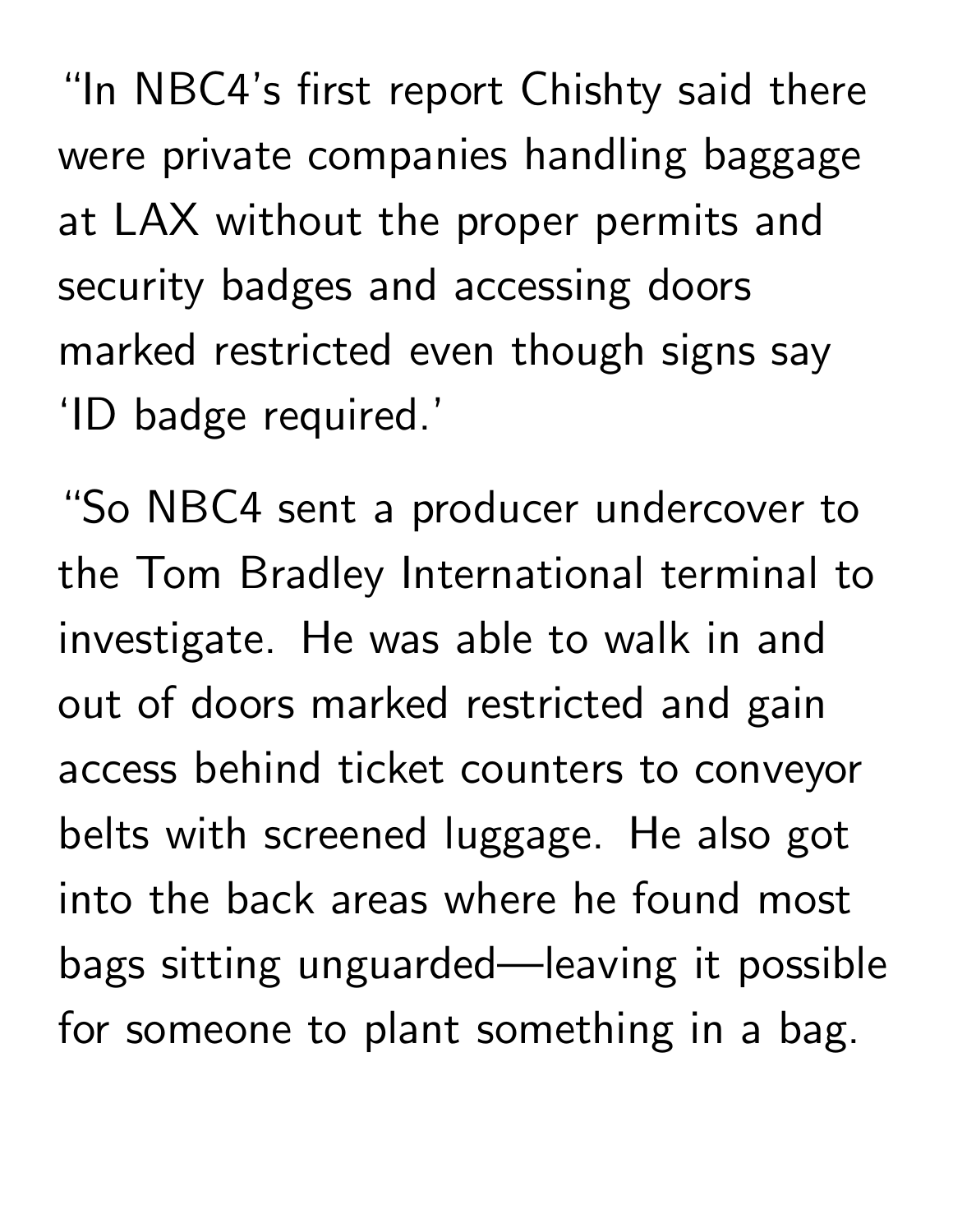"Most of the time nobody questioned him to see if he had a security badge. .. the contract of the contract of the contract of the contract of the contract of

"Since NBC4's story aired it appears neither the airport nor the airlines have taken any action regarding the doors many of them remain wide open. But they have taken action against Aeroex by confiscating their security badges."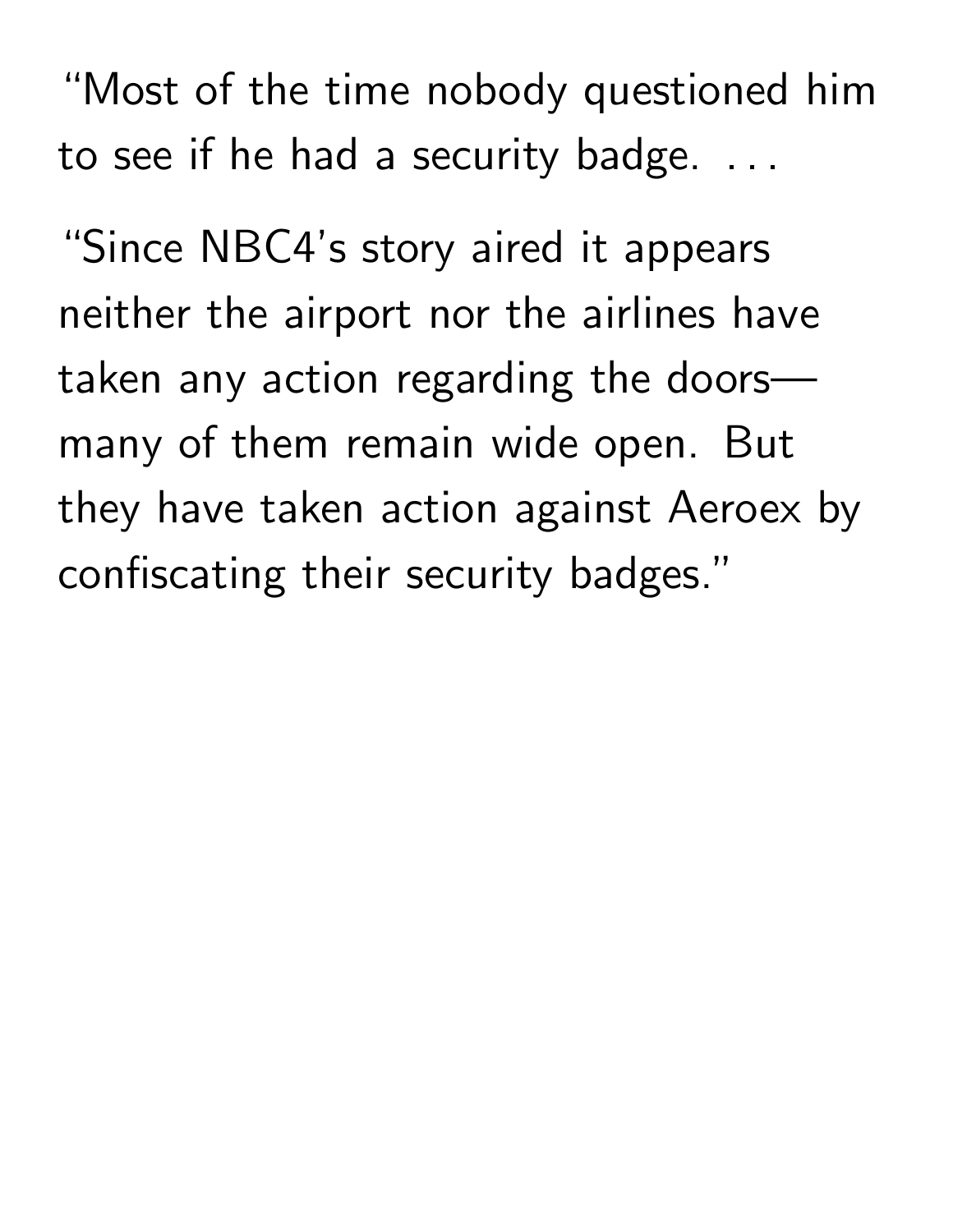Continuing homework: Find security holes!

Your targets:

9 holes per person

by the end of this week,

10 holes per person

by the end of next week.

Homework procrastinators are likely to fail the course.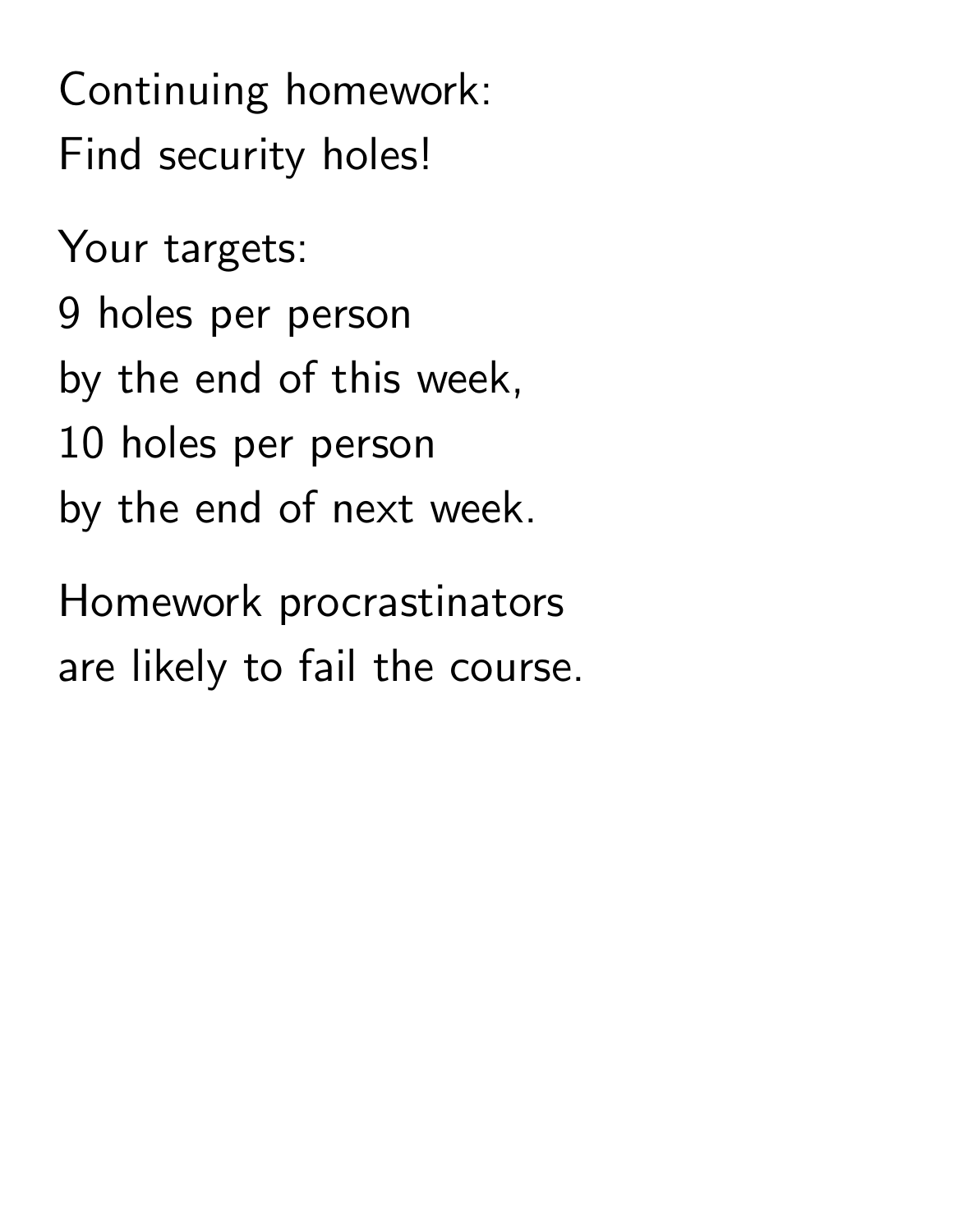## Memory allocation

Several syscalls tell kernel to set aside extra memory.

```
e.g. brk() and sbrk() syscalls,
used by malloc() and realloc(),
need memory for process RAM.
```

```
e.g. fork() syscall
needs memory for new process,
as large as old process.
```
e.g. execve() syscall, if running a larger program, needs memory for that program.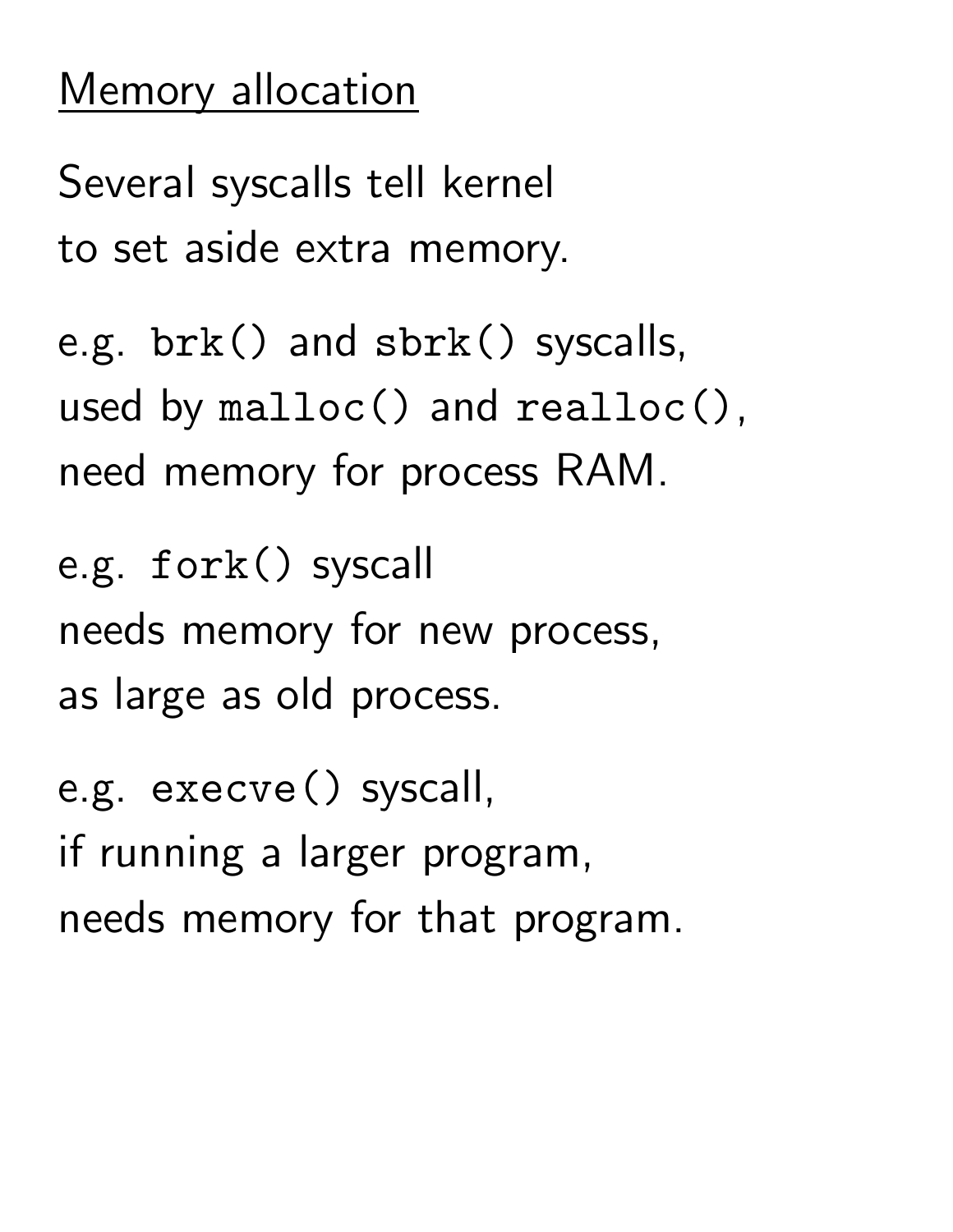# Wasted allocation

Sometimes memory is allocated but never actually used.

e.g. Sloppy program allocates 1-megabyte buffer but uses only 37 bytes. (Fix: allocate only the memory you need.)

e.g. Process calls fork(); child process calls execve() of a much smaller program. Temporarily uses much more memory. (Fix: use better syscalls, vfork() or posix\_spawn().)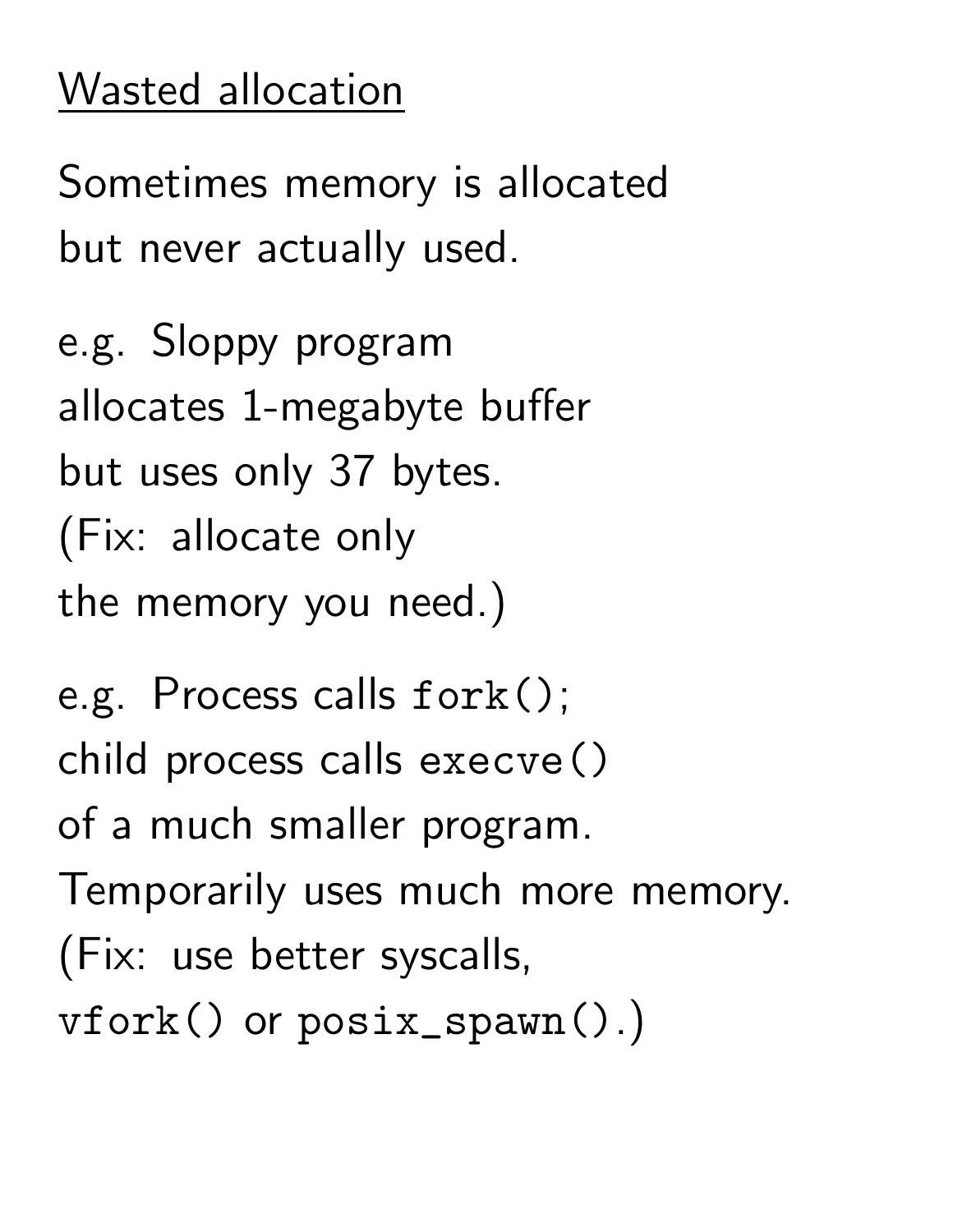#### Copy-on-write

Memory is divided into 4096-byte pages.

When one page of memory is created as a copy of another, kernel stores the pages in the same physical location.

Writes to the pages are intercepted. Kernel creates two copies, then allows the write to change one copy.

Advantage: For wasted allocations, copy-on-write saves time, because the copy never happens.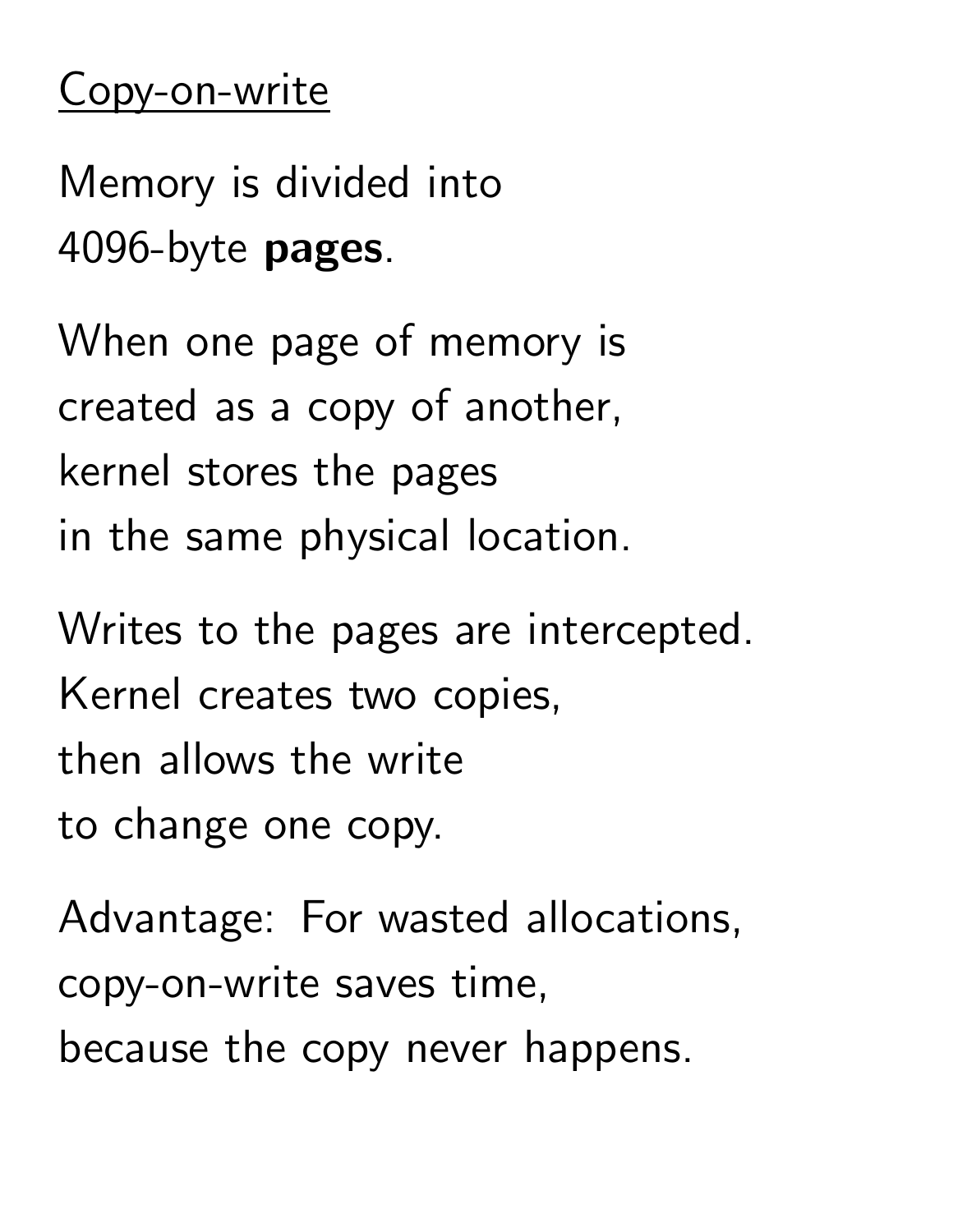## Overcommitment

UNIX kernel keeps track of physical locations used, but many UNIX kernels fail to keep track of number of pages allocated.

e.g. When process calls malloc(1048576), creating 256 empty pages, kernel doesn't just skip making 256 copies of an empty page; it fails to set aside 256 pages of memory.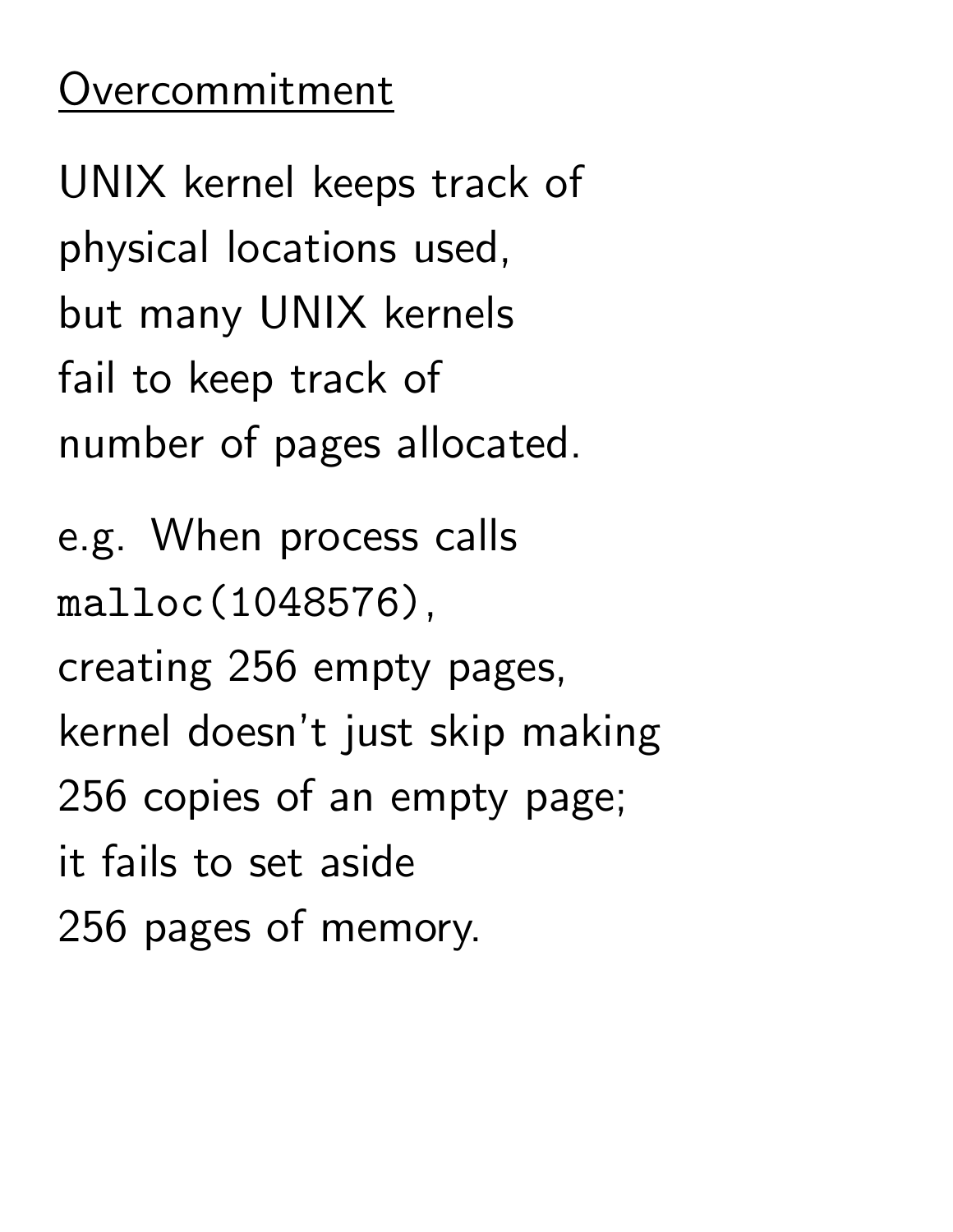What if memory isn't available?

malloc() succeeds anyway. Kernel doesn't notice the lack of memory.

Process then writes to page. Kernel tries to copy page. Oops, there's no memory!

Process can't continue.

Kernel kills it.

(Some kernels look around for big new processes to kill.)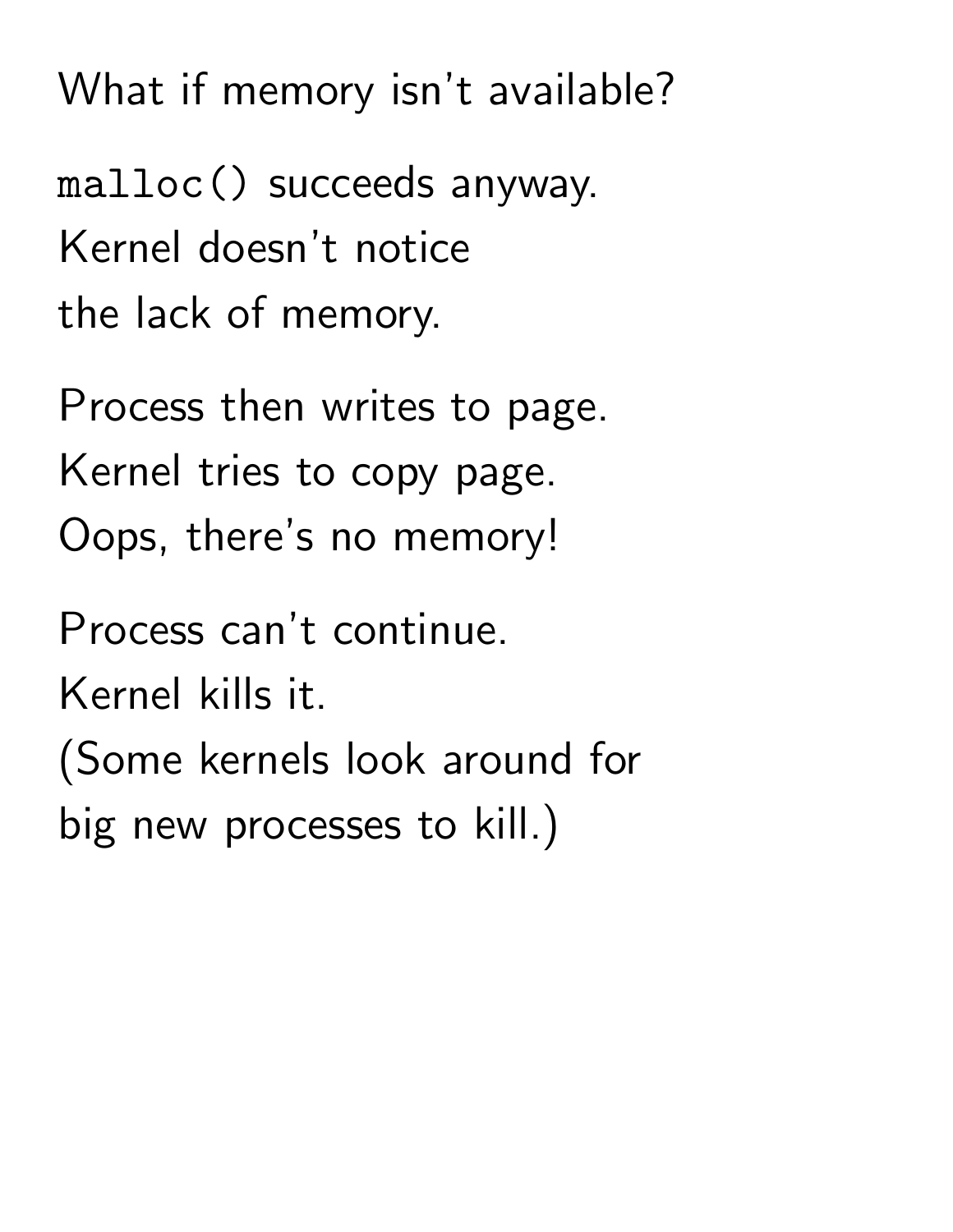Bottom line: Process may be killed at any moment. No way for program to react.

For comparison: If kernel keeps track of number of pages allocated, then malloc() returns 0. Program checks for that and takes appropriate action.

But this takes extra effort for kernel implementors.